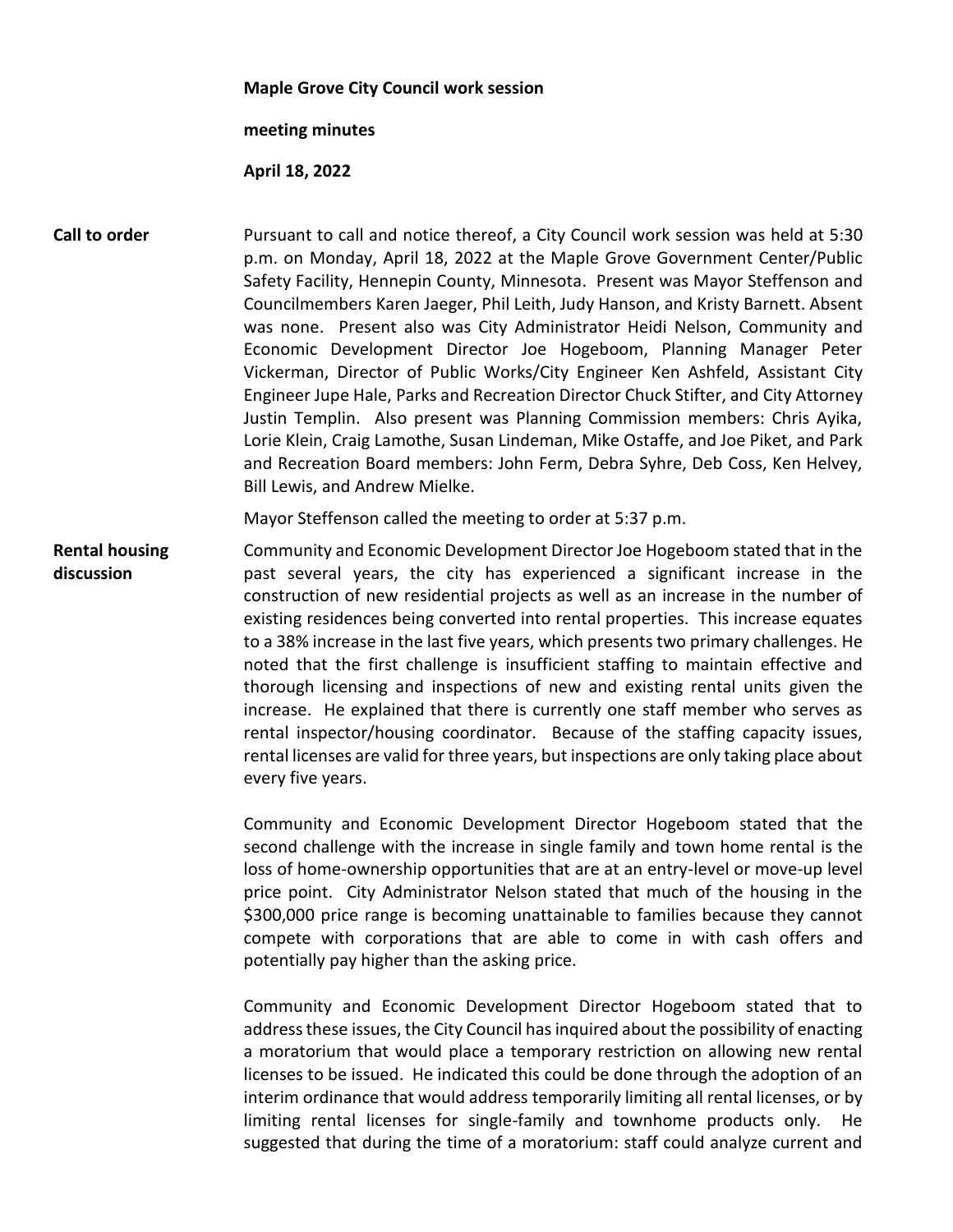potential licensing and inspection staffing models, current and potential rental licensing fee structures, potential incentives for attainable homeownership development projects, potential permanent rental licensing limits, and other property maintenance and inspection considerations. He stated that if a moratorium is enacted, staff feels that 9-12 months would be a sufficient amount of time to complete the analysis. He further commented a public hearing would be required to formally consider the interim ordinance and notice would be sent to all current rental license holders.

City Attorney Justin Templin talked about the legal framework allowed during a moratorium. He explained how a rental housing moratorium would allow the city up to one year to pause new rental activity in order to complete a study. He indicated that after the study parameters were determined, staff could conduct the study. He noted that any applications already in process would be allowed once a moratorium began, but that no other new rental license business would occur during that time. He also noted that categories of rental licenses could be exempt as long as it's not discriminatory.

Community and Economic Development Director Hogeboom stated that an agenda item for a rental housing moratorium will be on a future City Council agenda for council's consideration.

**Territorial Road master plan** Community and Economic Development Director Joe Hogeboom stated that over the past eight months, city staff and WSB & Associates staff have been performing a land use study for the Territorial Road area. He indicated this area is bordered by County Road 81 to the south and west, Fernbrook Lane to the east, and the City of Dayton to the north. He stated that the purpose of the study is to develop a small area land use plan that guides land use for future development, sets the location and scope of a future city park, and addresses future trail alignment in the area.

> WSB & Associates Planner Lori Johnson provided an overview of the master planning duties she has been working on with regard to the Territorial Road area. She explained that the goal of the master planning process was to engage in thoughtful discussion with residents, property owners, developers, the school district and other governmental agencies to determine how the area might be developed over time. She spoke to the existing land use and zoning in the area as well as the environmental constraints. Ms. Johnson discussed the phone and mail survey that was conducted and the survey results. She also talked about the Three Rivers Park District owning three properties within the study area and outlined the Park District's vision for future regional trail extensions.

> Community and Economic Development Director Hogeboom advised that a plan draft has been produced that outlines the highlights of the planning process and provides groundwork for future development of the area. He then requested feedback from the Planning Commission and Park and Recreation Board members regarding the preferred plan scenario.